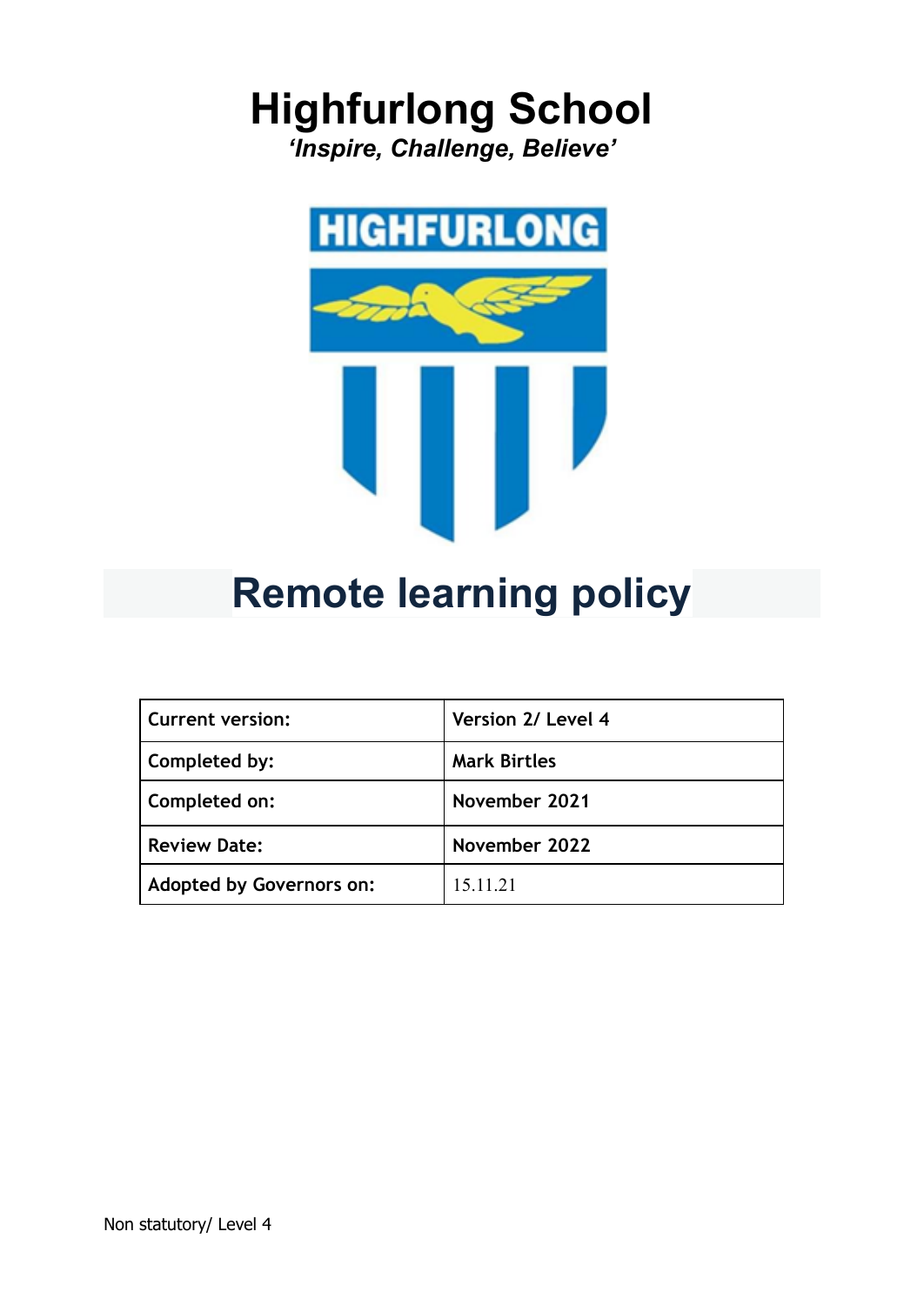



## **Specific Aims**

- To outline Highfurlong School's approach for pupils that, from October 2020, will not be attending school through choice, as a result of government guidance, due to continued shielding or illness.
- To outline Highfurlong School's expectations for staff that, from October 1<sup>st</sup> 2020, will not be attending school due to self-isolation but that are otherwise fit and healthy and able to continue supporting the teaching, marking and planning for pupils.
- In the event of a school closure, the school is committed to providing continuity of education to its students and will do so through a process of remote (online) learning. Extensive remote learning would apply particularly in a situation in which the school is closed for an extended period of time, but a high proportion of students and teachers are healthy, and able to work as normal from home. This policy does not normally apply in the event of short-term school closures (e.g. as a result of inclement weather) or a short-term student absence.

## **Who is the policy applicable to?**

This policy is applicable to all staff and draws together the statutory requirements and the school's commitment to continuous learning. This policy is particularly applicable when pupils, staff and families should self-isolate if they display any of the following symptoms.

- A continuous, dry cough
- A high temperature above 37.8℃
- A loss of, or change to, their sense of smell or taste
- Have had access to a test and this has returned a positive result for Covid-19

#### **Remote learning for pupils that are not able to attend school due to self-isolation or in line with government guidelines**

Highfurlong School will provide remote learning (online) for pupils that are not able to attend school so that no-one need fall behind in their educational offer. In the following points, an outline of the provision will be made and some guidance given on the role of pupils, teachers and parents. This provision will follow the normal planned learning and activities that would be delivered in class.

Highfurlong School is fully aware that these are exceptional times and would like to make it clear that the completion of work is not compulsory and that this document seeks to inform and guide families and not impose expectations. Each family is unique and because of this, should approach home learning in a way which suits their individual needs. However, cooperation and engagement is strongly encouraged.

Assuming an absence has been agreed with the school, and the student in question is healthy enough to work from home, the school will provide work for students who are unable to attend in person. If this occurs for an individual student, the collation of work and communication with the parent will be coordinated by the student's class teacher. This will enable pupils to keep up-to-date with learning.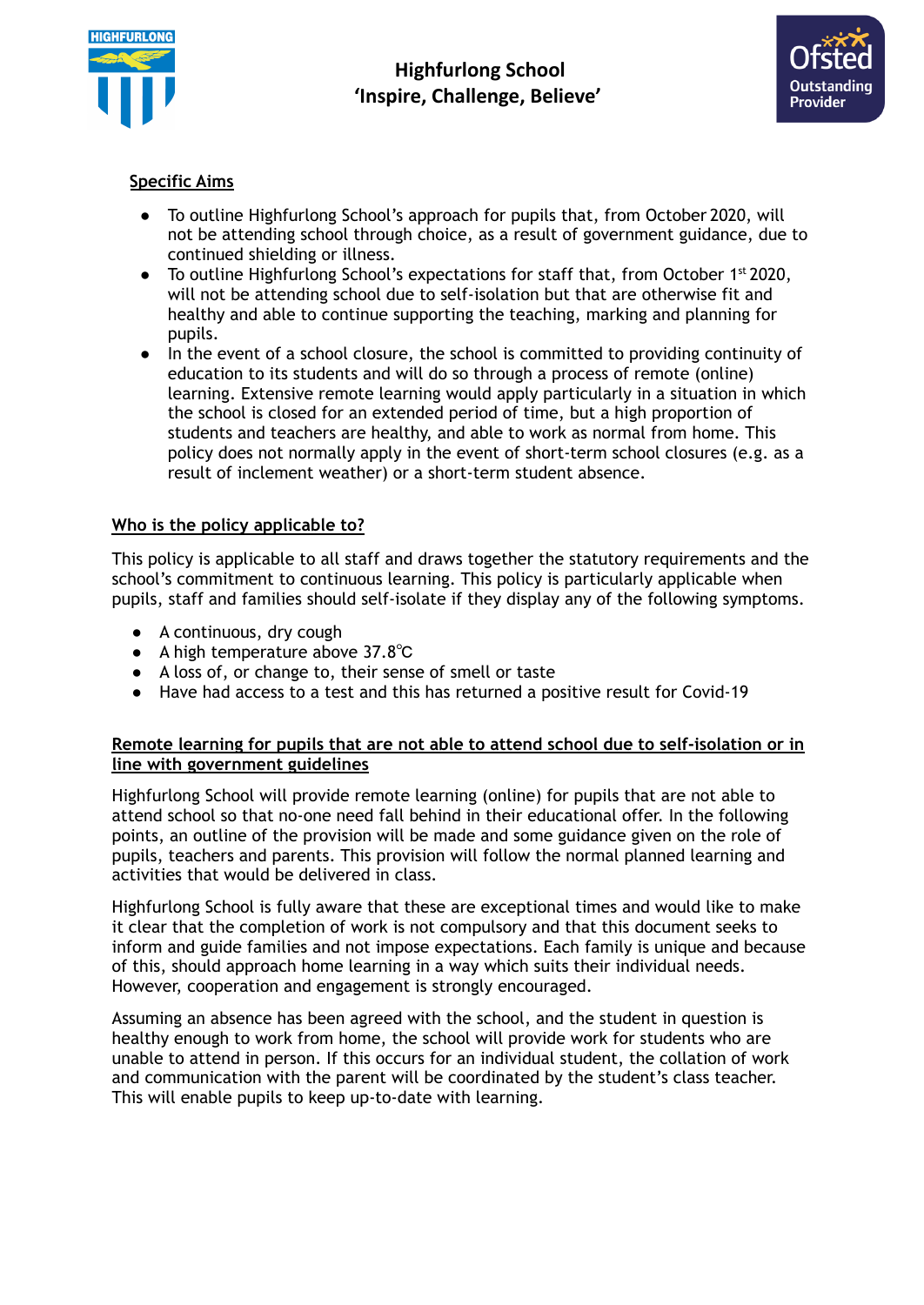



## **Family (pupil/parent/guardian) role**

- Where possible, it is beneficial for young people to maintain a regular and familiar routine. Highfurlong School would recommend that each 'school day' maintains structure.
- Should anything be unclear in the work that is set, parents can communicate with class teachers via the communication system embedded within Seesaw and a member of staff will signpost to support.
- Work that students complete at home should be shared on their class Seesaw page, ideally on the day the learning occurred if possible.
- To attempt to make use of the resources shared with them where possible i.e. printing sheets, using relevant mathematical methods etc.
- We would encourage parents to support their children's work, including finding an appropriate place to work and, to the best of their ability, support pupils with work encouraging them to work with good levels of concentration.
- When attending a Zoom video lesson, families and students will initially be placed on mute to ensure an appropriate atmosphere is achieved for the delivery of the lesson. If students wish to ask a question, they should either ask it via the chat function on Zoom or gesture using their hand, upon which the teacher will unmute their microphone.
- During Zoom lessons, the families and students will ensure that they share their video in the session and will not record any of the lesson or share it with others outside of their class.
- When attending a Zoom video lesson, students and families must ensure they are wearing appropriate clothing and positioned in a room suitable to work in with minimal distractions.
- Every effort will be made by staff to ensure that work is set promptly on appropriate platforms (Seesaw/Zoom). School has assessed that all electronic resources proposed for remote learning will work on all devices. Should accessing work be an issue, parents should contact school promptly and alternative solutions may be available. These will be discussed on a case-to-case basis.
- Should a Zoom call not be appropriate for a particular class then staff will pre-record a short lesson which will be sent directly to the absent student. They will still receive 3 Seesaw activities a day to further support the learning of the classroom.

## **Teacher expectations**

In addition to their classroom lessons, teachers from Highfurlong will continue to support children that are unable to attend.

- Teachers should plan lessons that are relevant to the curriculum focus for that year group and endeavor to replicate this through the use of zoom calls, shared videos/PowerPoints on Seesaw and activities set via Seesaw for home learners.
- Teachers should create Seesaw activities for key teaching points in English, Maths and foundation topics and upload these onto their class Seesaw activity page by 9:00am each day.
- Any resources used, including websites and worksheets should be shared with home learners. Staff will do this electronically and it will be the responsibility of families to print/use these resources at home.
- To respond promptly to requests for support from families at home within the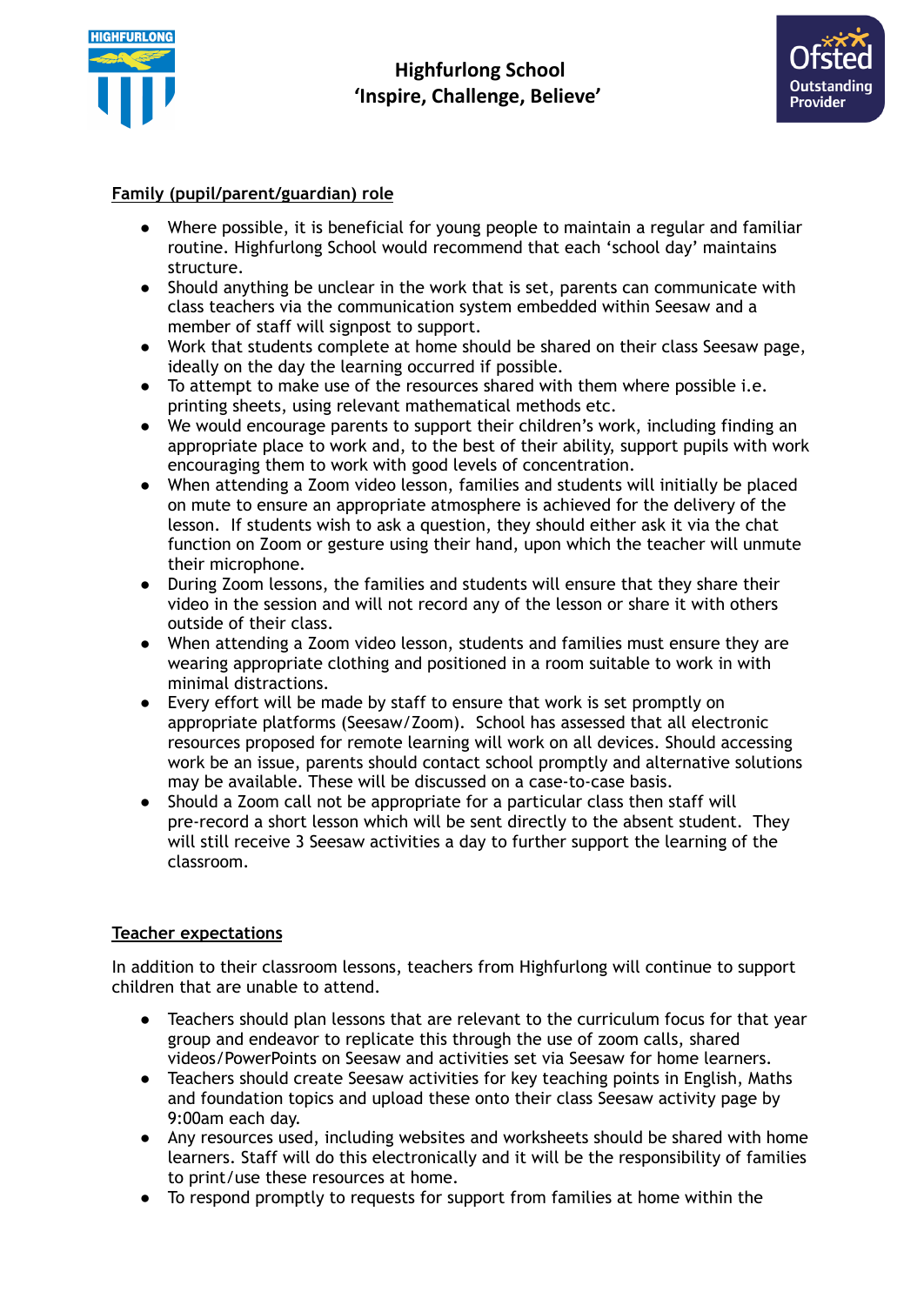

## **Highfurlong School 'Inspire, Challenge, Believe'**



school day, between the times of 9am and 3pm. This should be done via Seesaw messages or by adding further video guidance for families. Staff and parents may communicate via the [admin@highfurlong.blackpool.sch.uk](mailto:admin@highfurlong.blackpool.sch.uk) email address if additional assistance is required.

- Should a staff member require support with the use of technology, it is their responsibility to seek this support in school and Senior Leaders will ensure that support is given promptly.
- Teachers must record evidence of contact with all students including those who are self-isolating, shielding or from a class bubble which is required to be closed. This will be recorded on a daily basis using the Remote learning tracker.
- Should a Zoom call not be appropriate for a particular class then staff will pre-record a short lesson which will be sent directly to the absent student. Three Seesaw activities a day will still be sent to absent students to further support the learning of the classroom.
- Should a student/parent not use Seesaw, staff will organise for a work pack to be delivered to the absent students.

## **Remote teaching for staff who are self-isolating**

Teaching staff are required to self-isolate if they show symptoms outlined at the start of this policy or they have been told to shield and/or have received a letter to confirm this. If a member of staff is required to self-isolate, they are expected to:

- Follow normal reporting procedure for reporting absence.
- Whilst self-isolating, and if able to do so, staff will be given an individual project to work on which is in line with whole school improvement priorities. These projects will be communicated by the Senior Leadership Team and will be allocated on a case-by-case basis. Staff may also be asked to support with the online learning provision for their year group.

#### **Loan of school resources**

If teaching staff and Level 4 TAs do not have access to the appropriate technology at home, Highfurlong will support this by loaning school resources enabling staff to facilitate remote learning for their class.

If families are without the necessary technology to facilitate remote learning, Highfurlong will endeavour to provide a suitable ICT device. Devices will be allocated based on their suitability for each individual student to ensure that all are able to access an educational offer at their academic level.

Devices loaned to students will be preloaded with individual access to that student's network login details and to their own seesaw account.

Any devices issued will be on a loan basis and families are required to sign the remote learning agreement in appendix 1 before loaning a device.

If families have difficulty providing students with access to printed resources, school will endeavour to provide these where possible.

## **Pastoral Care**

Highfurlong School is committed to providing exemplary pastoral care, and this will continue during any period of school closure or remote learning.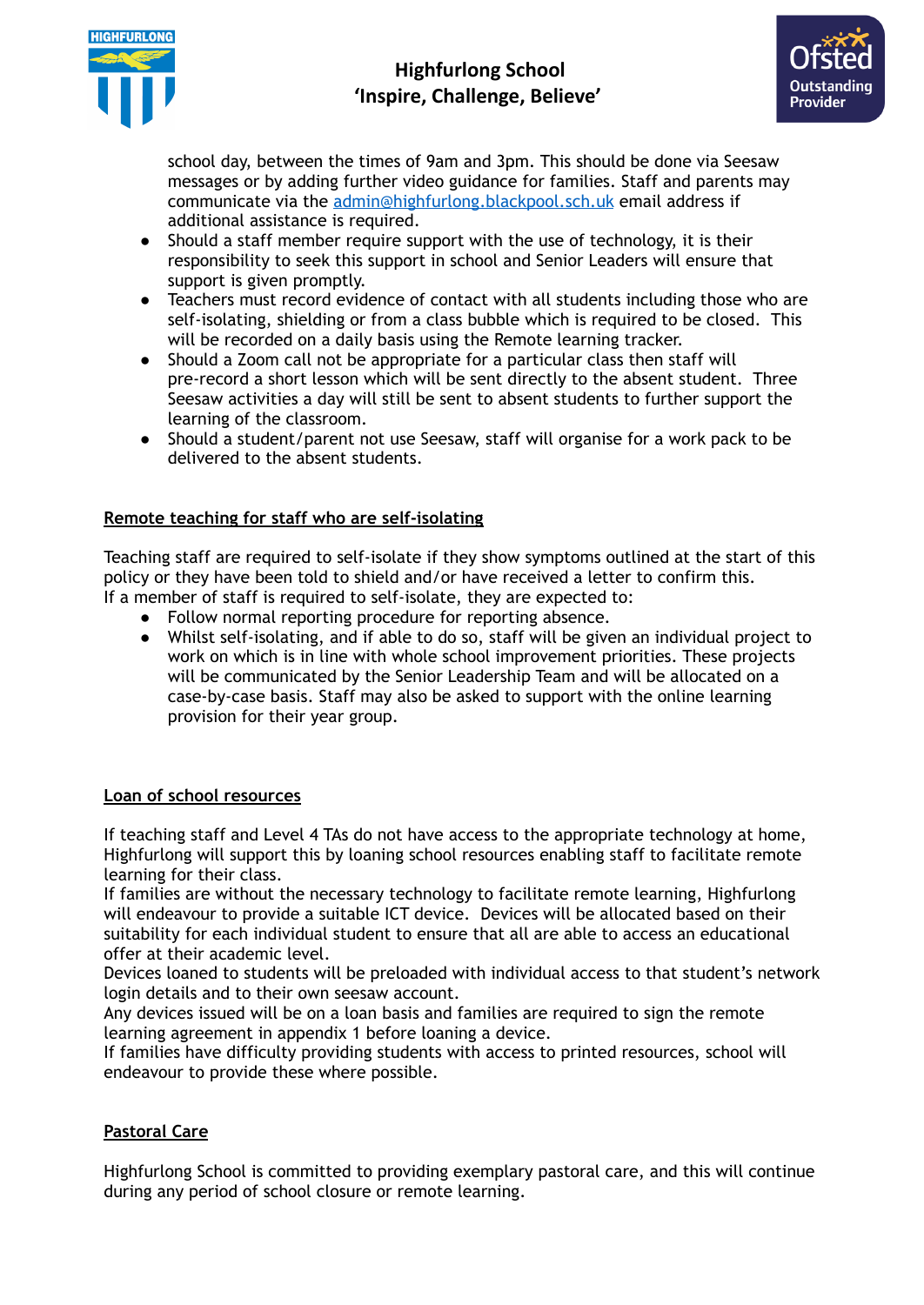

## **Highfurlong School 'Inspire, Challenge, Believe'**



During such periods the normal channels of communication regarding pastoral care remain open; parents/students can contact their class teacher or member of the SLT. Parents and students should follow the usual channel of communication, telephone, admin email and Seesaw.

## **Safeguarding**

During any period of school closure, the "Safeguarding and Child Protection" Policy still applies, as does the Staff Code of Conduct and the IT Acceptable Use agreement. Any live contact between students and staff must only take place through official school channels and must be documented to ensure that students are safe and accounted for. If staff have any concerns regarding their pupils' welfare, they must record all information on the school's CPOMS system. Any incidents recorded will be followed up by members of the school safeguarding